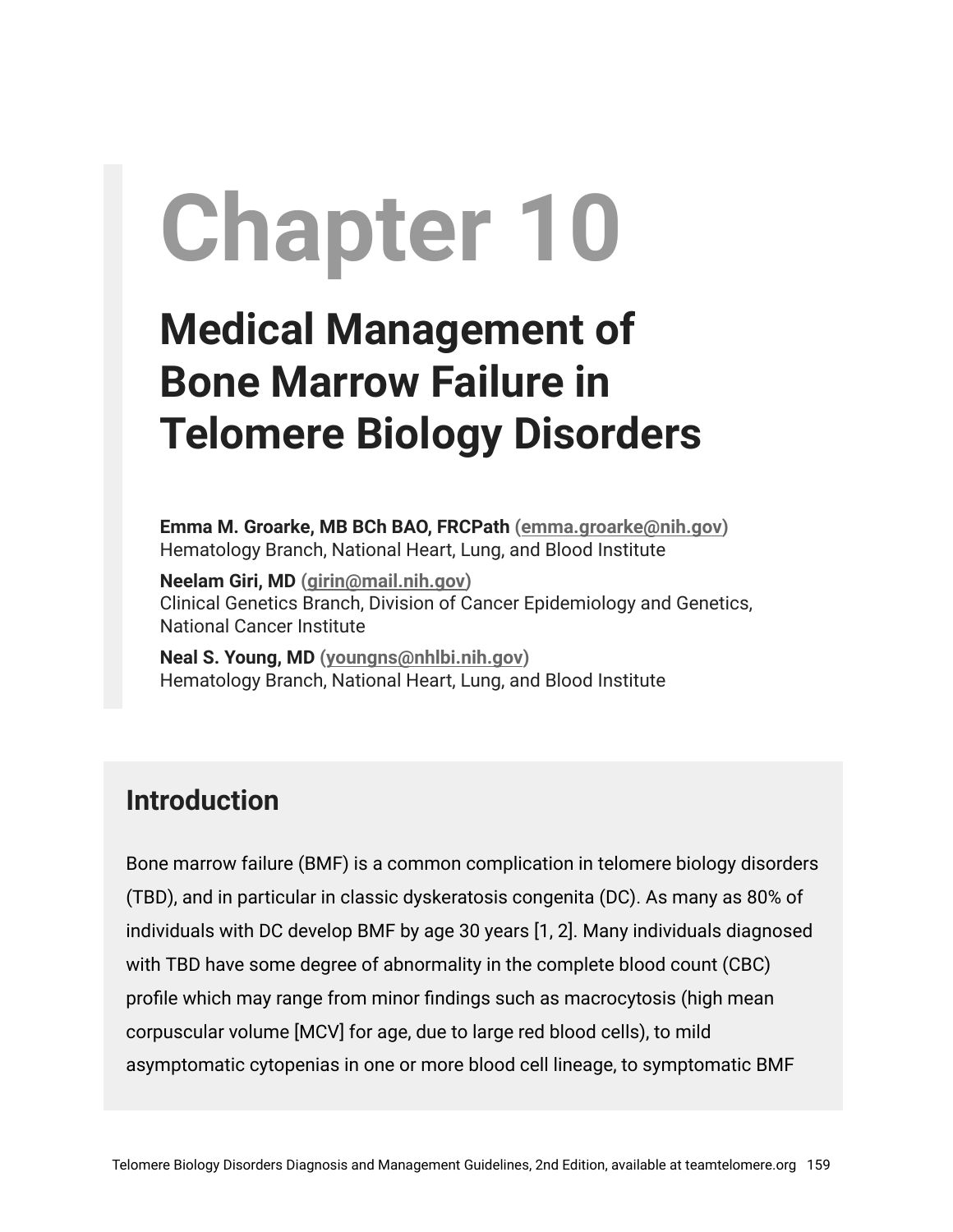(also referred to as severe aplastic anemia). Some patients may develop progressive abnormalities (dysplasia) in the bone marrow hematopoietic cells, which may subsequently evolve into myelodysplastic syndrome (MDS) or acute myeloid leukemia (AML) [3-5].

The time of onset of BMF is highly variable among individuals. Infants or young children with severe forms of DC may present with progressive BMF early in life even before other signs of DC have appeared, whereas older individuals with TBD (particularly those with variants in *TERC* or *TERT*) may develop blood cell abnormalities much later in life or never. The first cytopenia to appear usually is low platelet count, followed by anemia and/or neutropenia [6, 7].

### **Definition of Bone Marrow Failure**

The diagnosis of BMF is made if the blood counts are persistently below the age-appropriate normal values due to the failure of the bone marrow to produce an adequate amount of normal blood cells. Other causes of low blood counts such as infection, medications, peripheral blood cell destruction or nutritional deficiencies should be ruled out first.

The classification of bone marrow failure in DC and TBD is similar to that for Fanconi anemia and is currently based on the consensus guidelines developed for the management of BMF in Fanconi anemia [8]. Patients who are transfusion dependent for either red blood cells or platelets are considered to have severe disease by default.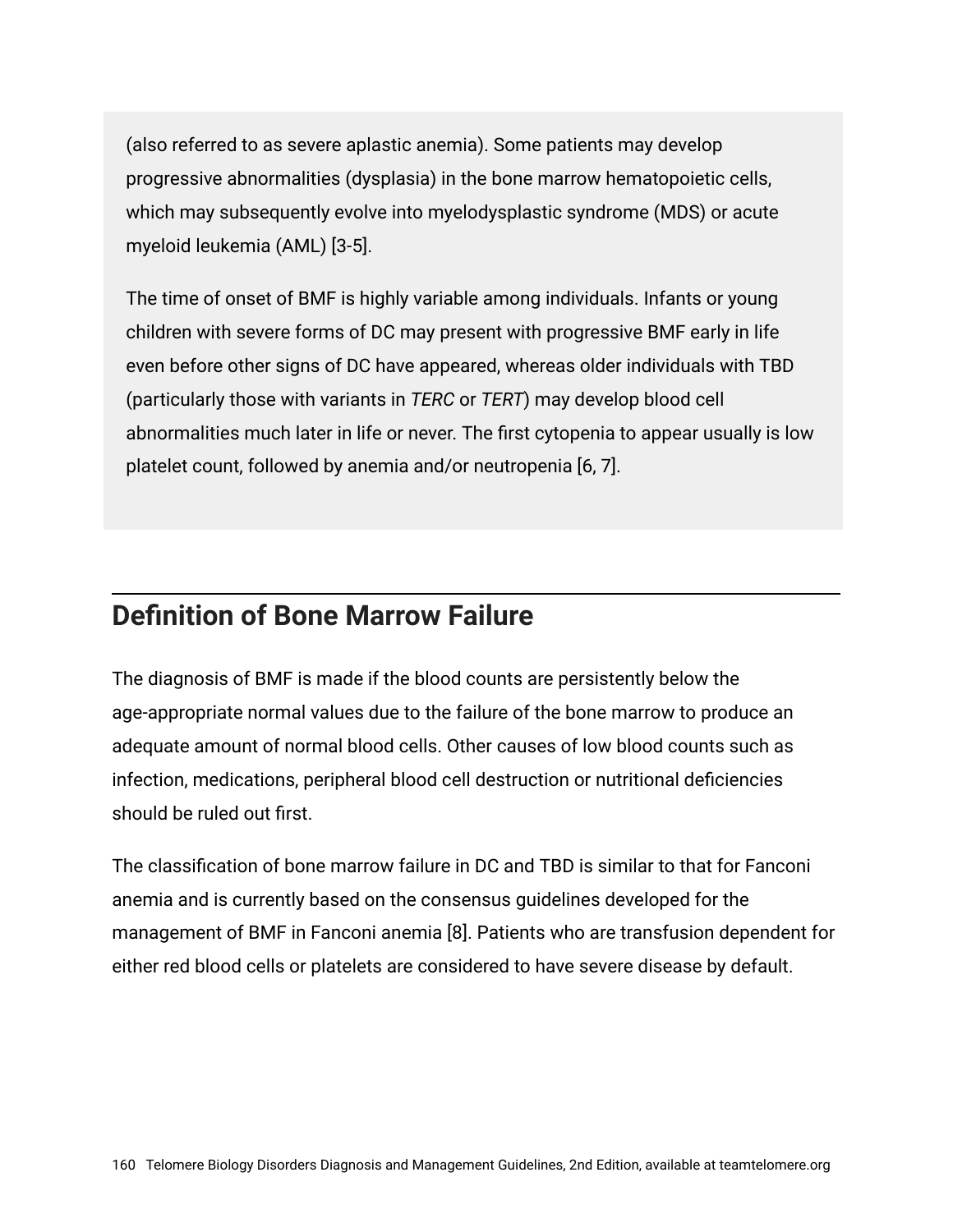| <b>Bone Marrow Failure</b>          | <b>Mild</b>                           | <b>Moderate</b>   | <b>Severe</b> |
|-------------------------------------|---------------------------------------|-------------------|---------------|
| Absolute neutrophil<br>$count/mm^3$ | 1,000 to less than<br>normal for age  | $500 - 1000$      | $500$         |
| Platelets/mm <sup>3</sup>           | 50,000 to less than<br>normal for age | $30,000 - 50,000$ | $<$ 30,000    |
| Hemoglobin gm/dL                    | 8.0 to less than normal for age       |                   | 8.0           |

**Table 1. Classification of bone marrow failure.**

The criteria proposed by Camitta and colleagues for diagnosis of immune aplastic anemia can also be applied to denote severe marrow failure in this setting and is defined as: absolute neutrophil count <500/mm $^3$ , platelets <20,000/mm $^3$ , and absolute reticulocyte count <60,000/mm<sup>3</sup>.

In an individual with suspected or diagnosed with TBD, a CBC and bone marrow examination should be performed to determine the baseline hematologic status (whether BMF, myelodysplasia, or an abnormal karyotype are present).

Bone marrow examination should consist of both a biopsy and an aspirate. The biopsy is to assess the marrow architecture and cellularity and an aspirate is to determine whether cells within the bone marrow are morphologically normal or abnormal. A sample of the bone marrow aspirate should be sent for cytogenetic evaluation by G-banding and for FISH studies to look for common clonal cytogenetic abnormalities associated with MDS. Next generation sequencing panels for mutations in myeloid cancer genes can be performed, though their significance in the absence of MDS remains unclear. Some degree of cellular morphologic dysplasia is common in individuals with TBD (and in other IBMFS), therefore the presence of minor dysplastic changes in erythroid, myeloid and/or megakaryocyte lineages should not be misconstrued as diagnostic of MDS. A careful evaluation of the baseline bone marrow and subsequent marrows by a hematopathologist with an expertise in marrow failure syndromes is generally warranted to diagnose MDS in TBD.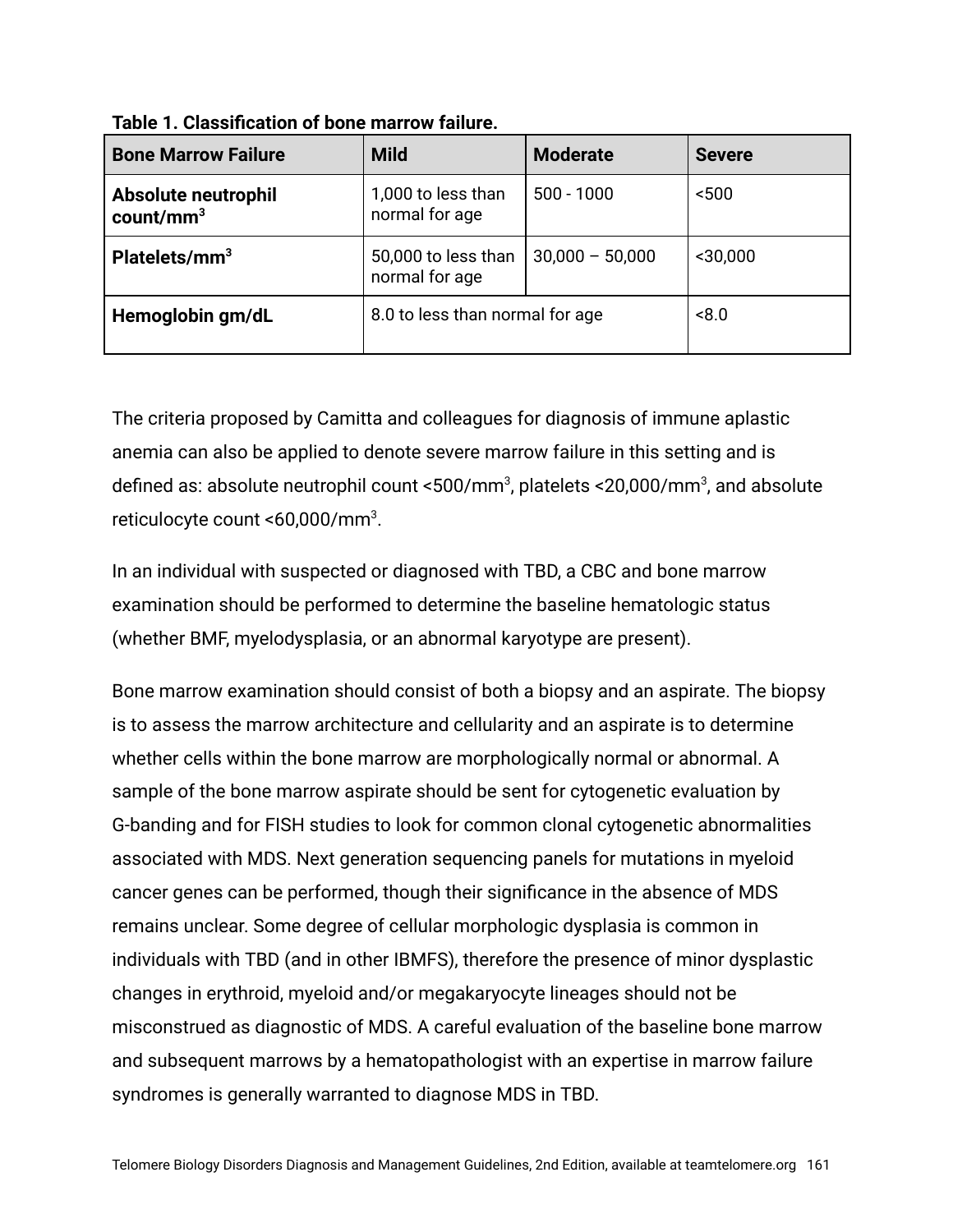# **Monitoring of Bone Marrow Failure**

Periodic monitoring of blood counts and bone marrow are important to assess the progression of disease so that timely and appropriate therapeutic intervention can be initiated.

Individuals with non-DC TBD, particularly in the absence of cytopenias or marrow failure, may not require regular bone marrow examination. Guidelines may change over time as new data on the clinical spectrum, heterogeneity of manifestations, progression, treatments, and associated complications become available. There is no consensus on the frequency of bone marrow examination required in individuals with TBD, and it will depend on the clinical background, physician preference, and patient choice. Here we present a potential algorithm, though guidelines may be modified by a treating hematologist and tailored towards individual patient needs as clinically indicated. Individuals with a strong family history of hematologic malignancy, exposure to chemotherapy or radiation, or with a higher risk germline variant may warrant closer follow up.

For patients with:

#### **1. Normal blood counts and no cytogenetic abnormality**

- CBC every 6-12 months
- Bone marrow aspirate/biopsy and cytogenetic testing should be performed once at baseline. If no abnormalities are present on baseline bone marrow and CBC remains normal it is reasonable to repeat bone marrow only if a cytopenia develops.

#### **2. Stable but mildly low blood counts and no cytogenetic abnormality**

- CBC every 3-4 months
- Bone marrow aspirate/biopsy and cytogenetic testing should be performed at baseline. Depending on clinical background, physician preference, and patient choice, bone marrow can be performed at regular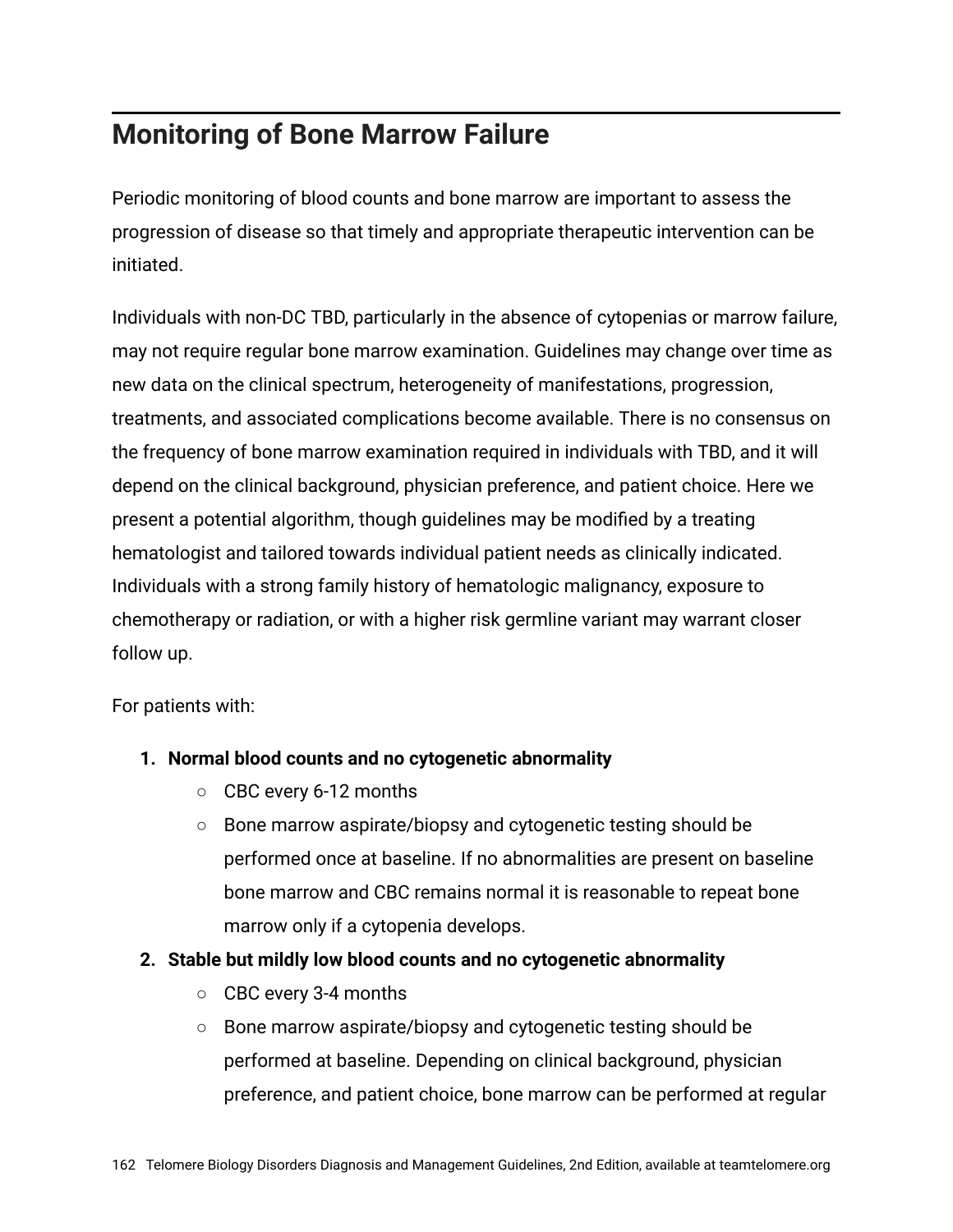intervals (1-3 years) or can be deferred unless a drop in blood counts occurs.

- **3. Blood counts falling or rising:** More frequent monitoring of CBC ± bone marrow evaluation may be indicated.
	- Blood counts may decrease after an episode of infection due to limited bone marrow reserve. Most often the counts will return to the patient's baseline levels within a few weeks after recovery.
	- In patients with progressively declining blood counts without an apparent cause, further investigations with more frequent CBCs and bone marrows for morphology and cytogenetics is indicated. Appropriate plans for intervention should be in place for progressive BMF, or development of MDS or AML.
- 4. **Clonal cytogenetic abnormality/s:** Presence of a cytogenetic clone by itself (without morphologic evidence of MDS) does not necessarily indicate a diagnosis of MDS. In our experience with TBD, some patients have clonal cytogenetic changes that have persisted for several years (over 10-15 years) without progression to MDS or leukemia. However, MDS associated chromosomal abnormalities should prompt regular monitoring and high risk changes such as monosomy 7 should prompt referral for hematopoietic cell transplantation (HCT).

*General recommendations for clonal cytogenetic abnormalities*:

- **○** Monitor CBC every 1-2 or 2-3 months based on the stability of the blood counts.
- **○** Repeat bone marrow (with cytogenetics and FISH studies) every 4-6 months for a minimum of 2 -3 times; if the blood counts are stable and the bone marrow clone is unchanged without progression, and the bone marrow morphology is not diagnostic of MDS, it may be safe to revert to annual bone marrow exams.

*Advice for MDS associated cytogenetic abnormalities:*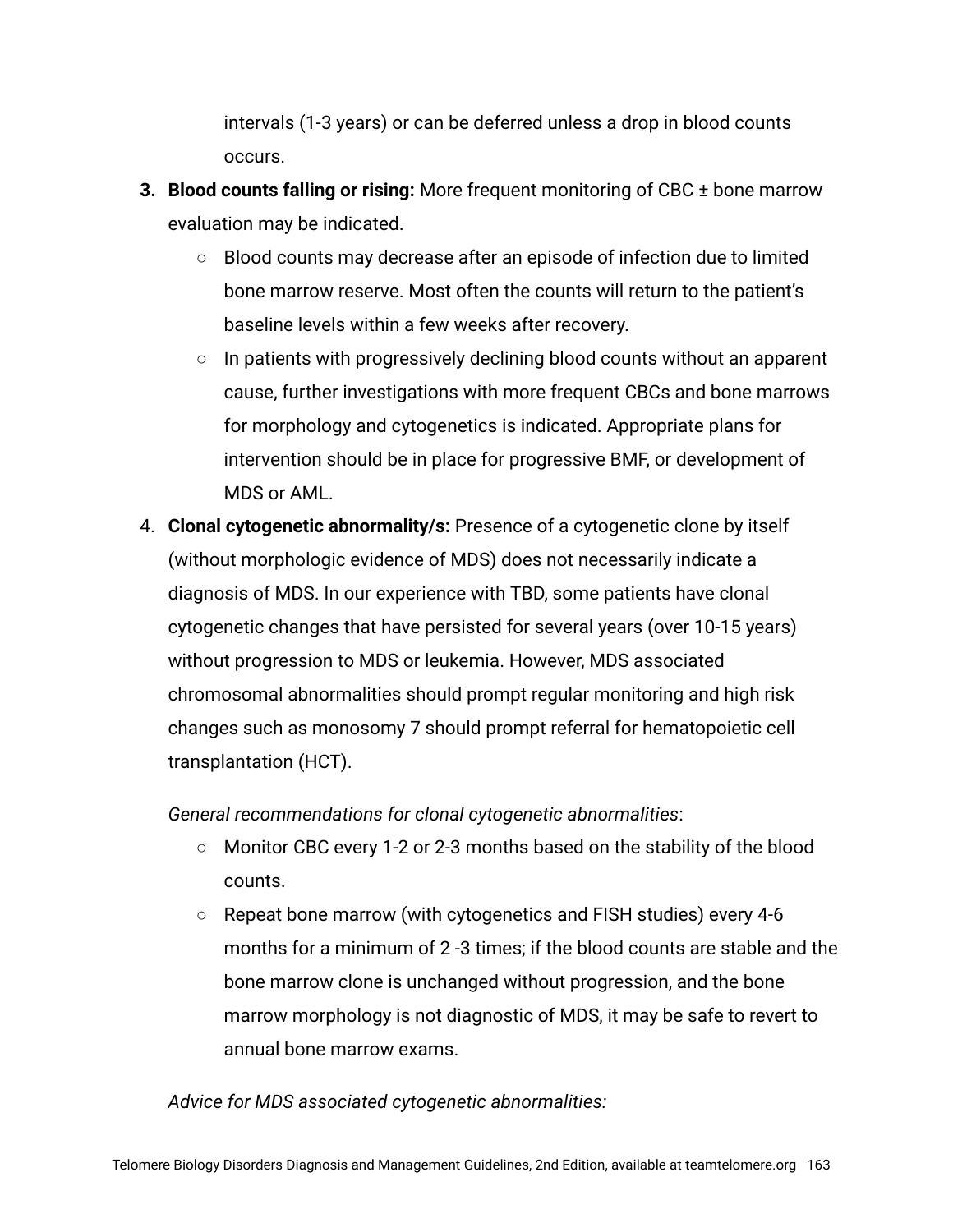- **○** If MDS associated cytogenetic abnormalities are detected, appropriate plans for HCT should be in place as patients may evolve rapidly to MDS or leukemia. Chromosome 7 changes (in particular monosomy 7) are associated with high risk of leukemic progression and with poor overall survival in BMF and urgent evaluation should be performed for HCT in this situation.
- **○** Other clonal cytogenetic abnormalities such as loss of chromosome 5, trisomy 8, 11q23 translocation, 20q, and 3q abnormalities are known to occur in patients with MDS and in association with transformation to AML. Presence of such clones would need more frequent monitoring of CBC and bone marrow.

# **Treatment Options for Bone Marrow Failure**

Treatment is recommended in patients with persistent severe BMF such as transfusion dependence or blood counts in the moderate-severe range. Immunosuppressive therapy is not recommended for TBD-associated BMF due to lack of demonstrated efficacy. In contrast to acquired aplastic anemia, patients with TBD have a genetic rather than an immune pathophysiology of marrow failure and do not appear to respond to immunosuppressive therapy [9]. Treatment options for TBD-associated BMF include HCT or androgens.

#### Hematopoietic Cell Transplant (HCT)

HCT is the only curative treatment for BMF or other hematologic complications (MDS, leukemia) in patients with TBD, and is considered the treatment of choice in eligible patients with severe disease. The ideal donor is a matched related donor, proven to not have TBD by physical and laboratory examinations, mutation testing and/or telomere length assay. HCT from an unrelated or alternative source donor such as haploidentical or umbilical cord can be considered for those lacking a fully matched related donor.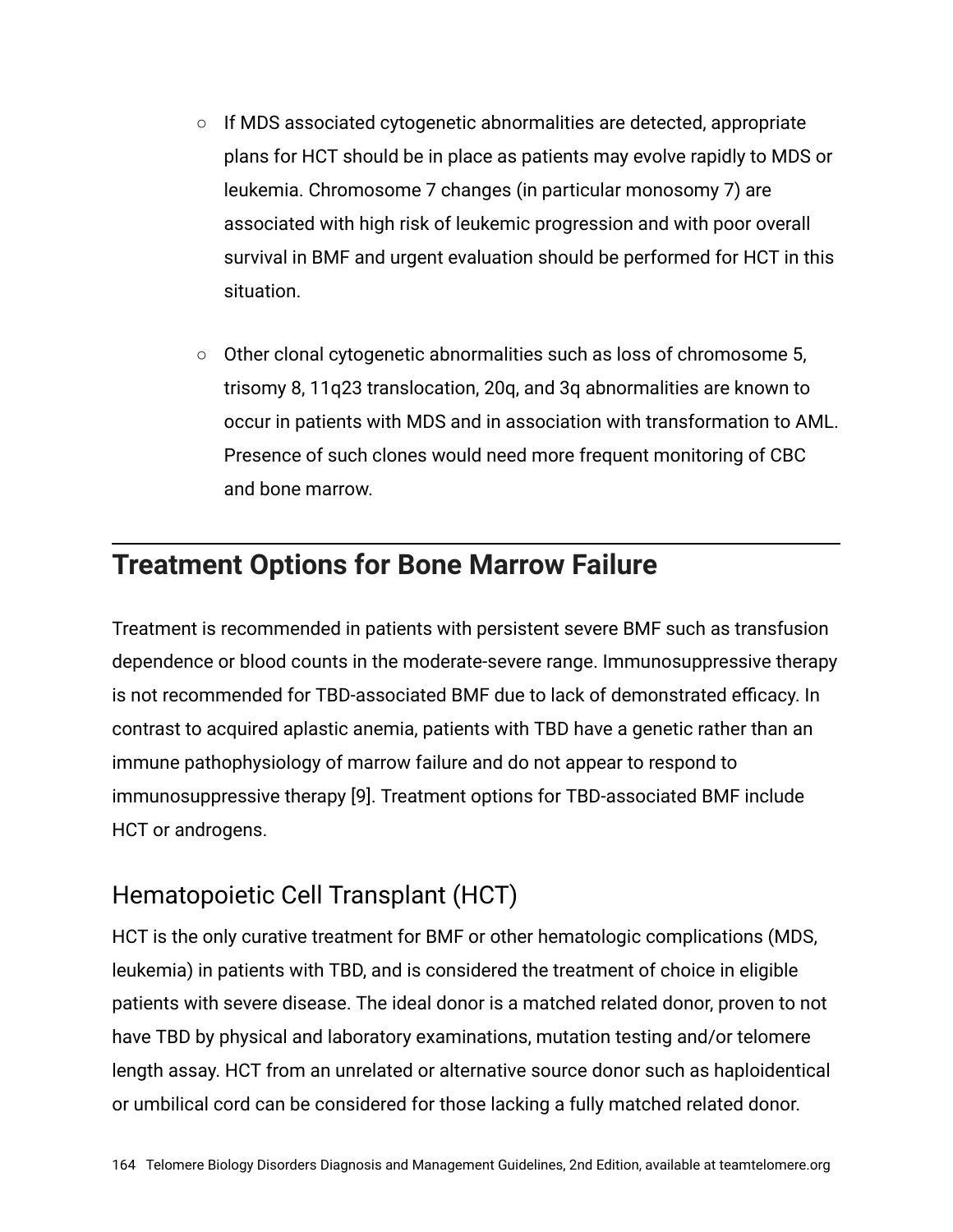However, poor long-term outcomes have been observed in TBD patients post HCT, particularly related to lung toxicity. HCT, while curative of BMF or MDS/AML, does not address the other organ dysfunction seen in TBD. HCT is discussed further in Chapter 13, Hematopoietic Stem Cell Transplantation.

#### Androgens

Androgens are anabolic steroids that have been in use for a variety of conditions for over 50 years, including for the treatment of acquired BMF and for Fanconi anemia. The published literature of androgen use in TBD has shown varying results but overall suggests that androgen treatment is a reasonable option in patients to improve blood counts, especially hemoglobin. While patients with severe hematologic disease, as fulfilling criteria for severe AA, would typically undergo HCT, some may not be medically eligible (related to concurrent multi-organ disease), lack suitable donors, or choose not to. Additionally, androgens may be a good option for patients with either moderate or severe unilineage cytopenias that could clinically benefit from increased blood counts. Many patients with TBD show a hematopoietic response to androgens with sustained improvement in hemoglobin, platelets and neutrophil counts. Androgens however, have side effects, and patients with TBD seem to be particularly sensitive to the effects of androgens.

The most common side effects reported with androgens are:

- Virilization (or masculinization in females and children) with facial and pubic hair growth, scalp hair loss, penile/clitoris enlargement, deepening of the voice, and acne
- Behavioral changes (e.g. aggression, mood swings)
- Liver toxicity (increase in transaminase and/or bilirubin)
- Alteration in blood lipid profile resulting in abnormally low HDL and high LDL levels
- Growth spurt in children which may result in premature closure of epiphysis (growth plates) and short adult height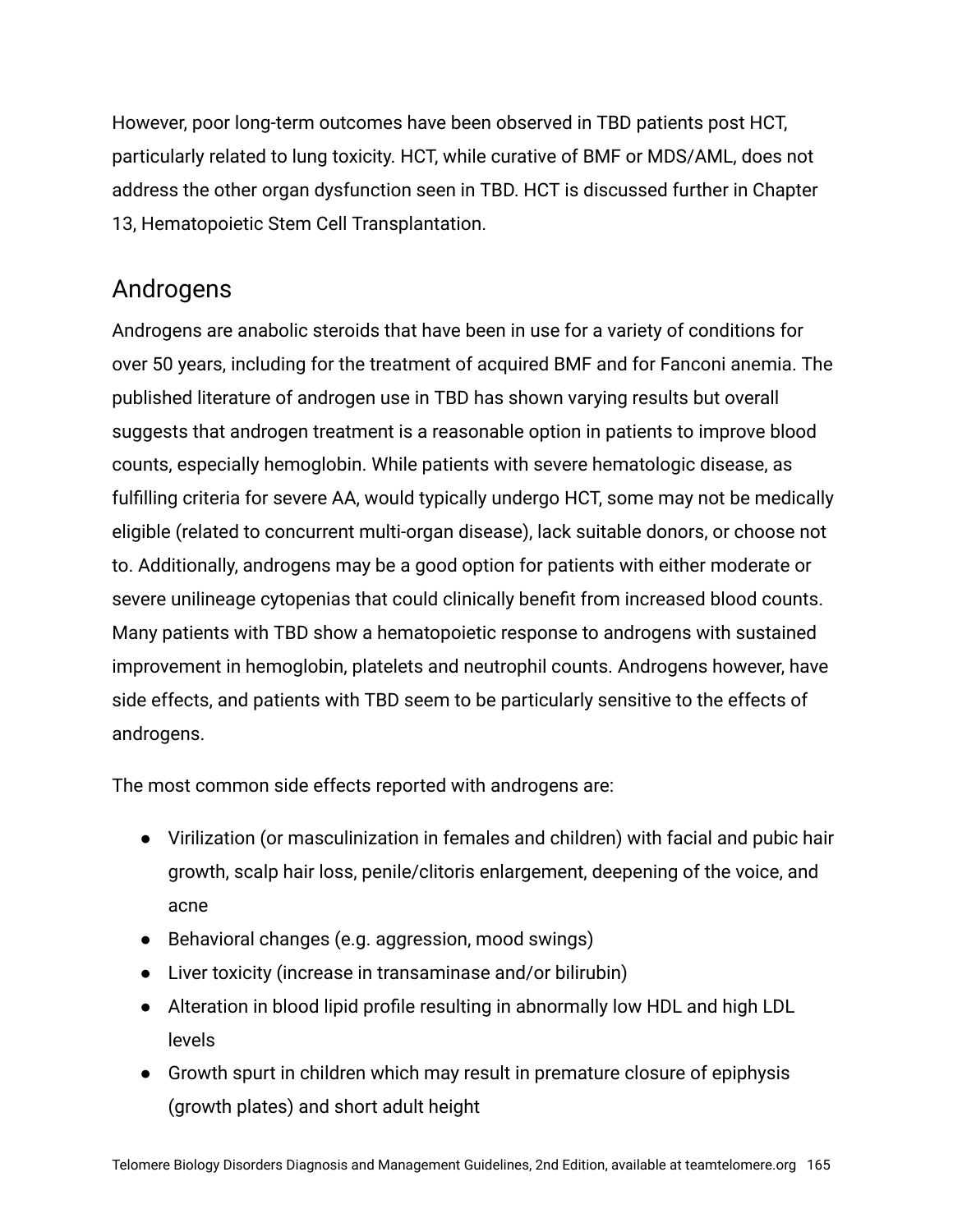● Liver adenomas, peliosis (blood lakes) in spleen and/or liver, and rarely hepatocellular carcinomas

A baseline CBC, hepatic panel, liver and spleen ultrasound, lipid profile, thyroid function, and an x-ray hand for bone age (in a growing child) should be obtained prior to starting therapy. Once the treatment has begun, two to three months at a constant dose is a fair trial, monitoring for hematologic improvement. After the blood counts have stabilized, the androgen dose may be gradually decreased over the next several months (2-4 or 6 months) to the lowest effective dose required to maintain stable blood counts depending on the patient's side effect profile. Close medical supervision and dose adjustments help to achieve the minimum effective dose with least side effects.

Danazol is a synthetic androgen derivative used in the treatment of TBD-related BMF. One prospective clinical trial using 800 mg (16mg/kg in children <50kg) of danazol showed hematologic responses of 79% and 83% after 3 and 6 months of therapy respectively. The majority of patients had *TERT*/*TERC* variants, with only four having other TBD-related variants (3 *DKC1* and 1 heterozygous *RTEL1*) and 6 having no variant identified. Frequent adverse effects were elevation in liver enzymes (41%), muscle cramps (33%), edema (26%) and lipid abnormalities (26%). Liver hemangioma developed in one enrolled patient requiring cessation of therapy [10]. Other retrospective studies and case series have also demonstrated the hematologic efficacy of danazol in patients with Fanconi anemia and TBD/DC with no severe or unacceptable side effects [11-13].

Other androgens such as oxymetholone or nandrolone are also used in TBD-related BMF. Masculinization in females often occurs with oxymetholone and may limit its use. A lower dose is generally recommended in TBD than in patients with Fanconi anemia because patients with TBD may be more sensitive to the effects of androgens. One analysis looking at patients enrolled on a long-term cohort study (n=16) who had received androgens (oxymetholone [n=14], nandrolone [n=1], and fluoxymesterone [n=1]) showed an overall hematologic response rate of 69%; the majority of patients had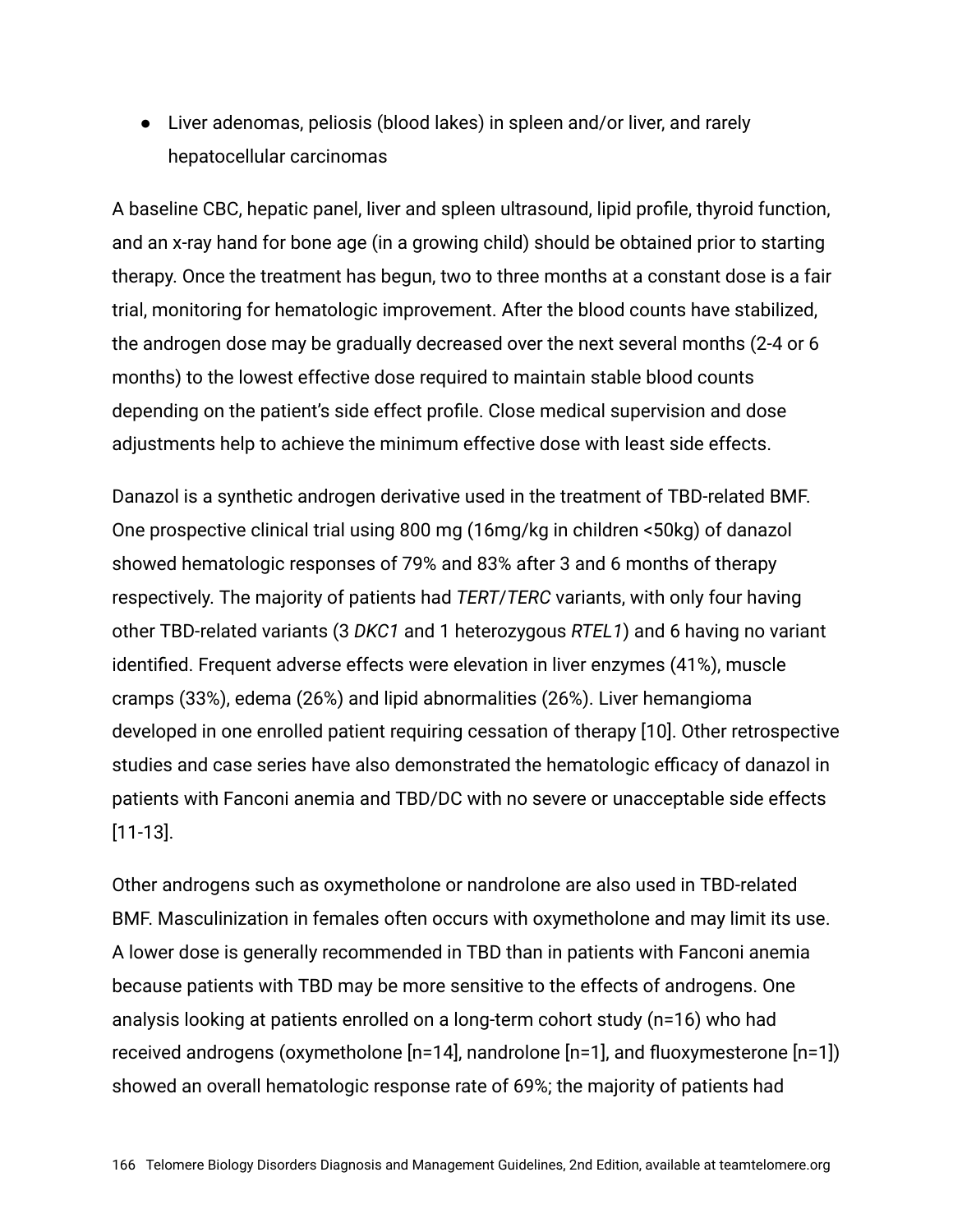variants in *DKC1*, *TINF2*, and *RTEL1* (2 autosomal recessive, 2 autosomal dominant) [14].

Danazol may reduce the rate of telomere attrition in patients with TBD. In a prospective clinical trial, 16/21 (76%) patients assessed at 6 months and 11/12 (92%) patients at 24 months on danazol had a gain in their telomere length, over baseline [10]. Of note, this initial analysis was performed using qPCR to measure telomere length, in lymphocytes and granulocytes combined, whereas flow-FISH using lymphocyte subsets is now considered the clinical standard. Since then, two subsequent retrospective studies looking at androgens in TBD patients have been reported using lymphocytes measured by flow-FISH. One study comparing telomere length over time in 10 androgen-treated and 16 androgen-untreated patients showed no difference in telomere attrition between the two groups [15]. The other study of 7 patients with TBD showed telomere length improvement in lymphocytes by flow-FISH in all patients. Discordant findings may relate to differences in the frequency of specific inherited mutations in each study, as those showing elongation in telomere length tended to have more androgen treated patients with *TERT*/*TERC* variants [13].

#### Points Regarding Androgen Therapy

- 1. Androgen treatment does not cure bone marrow failure but can produce a sustained rise in the blood counts for the duration of the treatment. In some patients this may be several years (e.g. 10-15 years or even longer).
- 2. Blood counts do not generally reach normal values with androgen treatment but may improve to the extent that a previously transfusion-dependent patient may no longer need red blood cell or platelet transfusion support.
- 3. Androgens are likely to be more effective in patients who have some degree of bone marrow reserve than in those whose marrow reserve is severely depleted. Patients on androgen therapy may become refractory over time if their bone marrow hematopoietic cellular content becomes depleted.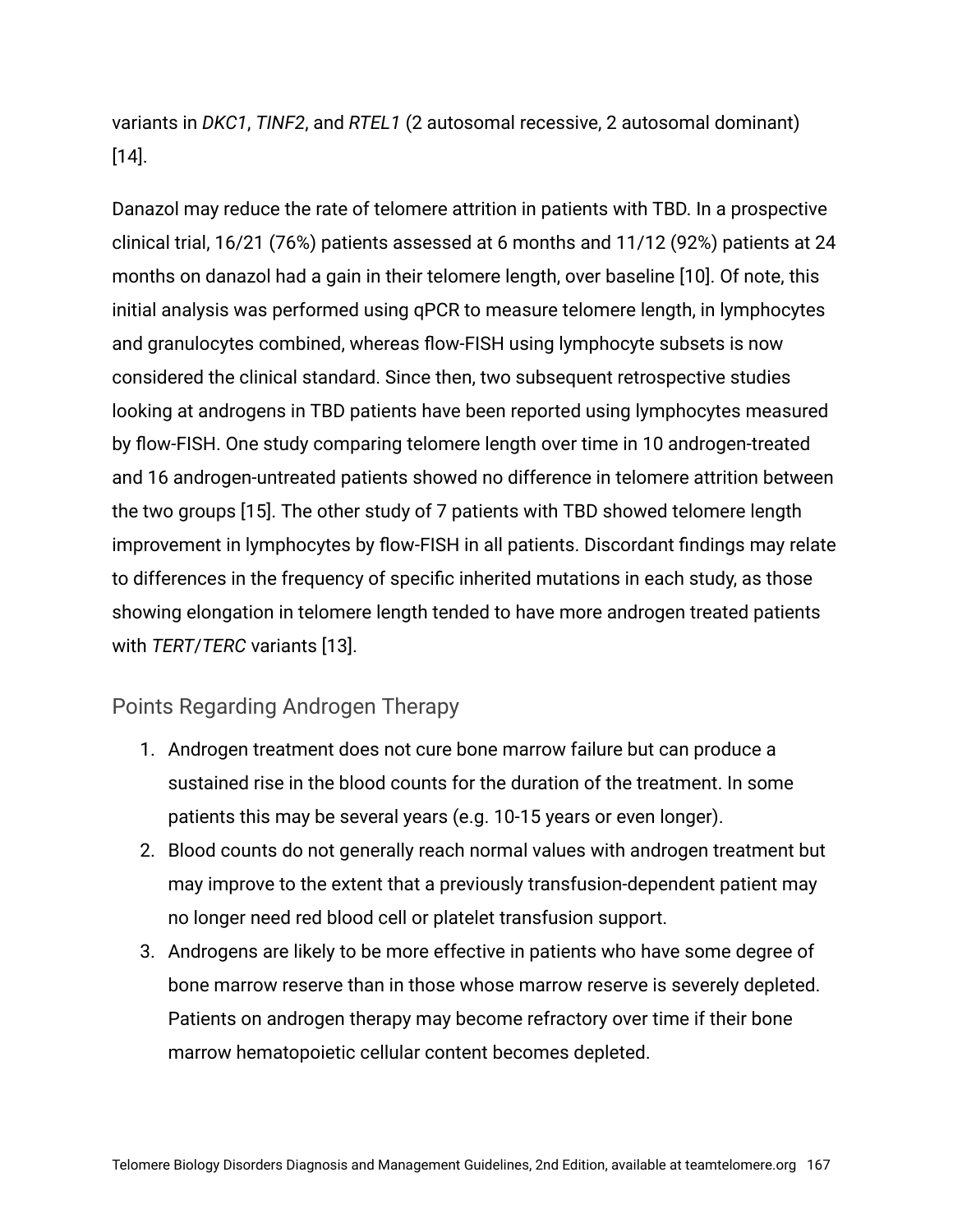4. Androgens do not prevent or delay the progression to MDS or AML, nor is there evidence they drive progression.

In patients who have not shown a response to the treatment after a trial of up to 6 months, androgens should be discontinued. Occasionally, some patients who initially did not respond to one androgen may subsequently respond to a different androgen.

#### Monitoring for the Side Effects of Androgens

Patients on androgen treatment should have baseline clinical and laboratory evaluations and at regular follow-up visits while on treatment as outlined in the table below.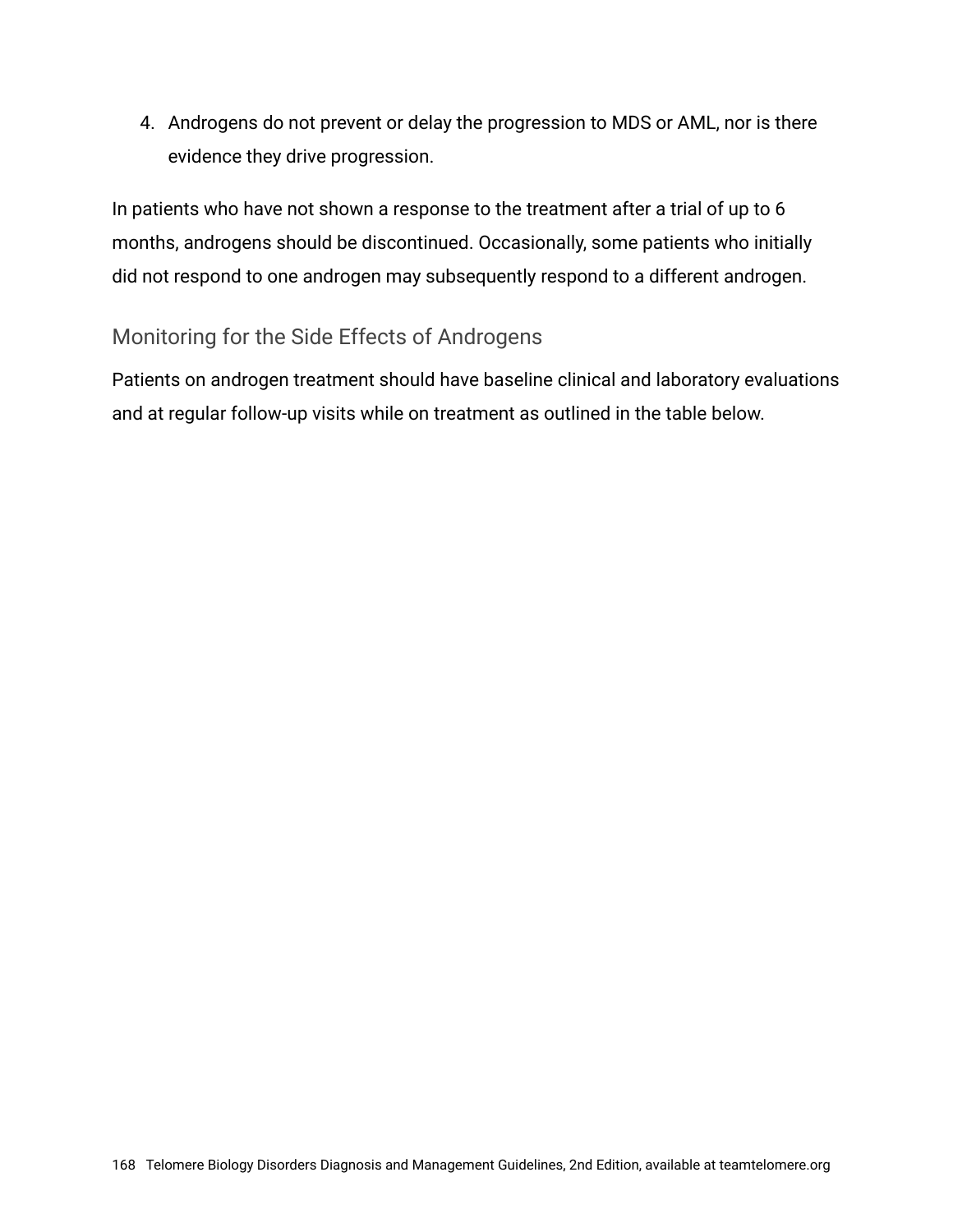**Table 2. Recommended clinical and laboratory evaluations for patients on androgen treatment.**

| <b>Parameter</b>               | <b>Before treatment</b>                          | On treatment                                                          |
|--------------------------------|--------------------------------------------------|-----------------------------------------------------------------------|
| <b>CBC</b>                     | <b>Baseline CBC</b>                              | Repeat every 4-6 weeks until<br>counts are stable, then 2-3<br>months |
| <b>LFT</b>                     | Baseline AST, ALT, bilirubin,<br>gamma GT        | Every 1-2 weeks for first month<br>then every $6 - 12$ weeks          |
| Lipid profile <sup>1</sup>     | Baseline cholesterol, LDL,<br>HDL, triglycerides | Every $6 - 12$ months                                                 |
| Thyroid function <sup>2</sup>  | Thyroid binding globulin<br>(TBG)                | May repeat TBG annually                                               |
| Liver/spleen<br>ultrasound     | <b>Baseline</b>                                  | Every 6 months                                                        |
| Bone age (children)            | Baseline in a growing child                      | Every $6 - 12$ months until<br>growth plates fuse                     |
| <b>Endocrine</b><br>evaluation | <b>Baseline</b>                                  | Annually                                                              |
| <b>Height and weight</b>       | <b>Baseline</b>                                  | Every visit                                                           |

<sup>1</sup> Persistently low HDL and high LDL levels may be of concern for future cardiovascular risk in patients on long-term (2-5 years or more) androgen therapy. These patients should be regularly followed by an endocrinologist. Lipid levels usually return to baseline values within 3-6 months after stopping androgens.

 $2$ Thyroid function is not affected by androgen treatment but thyroid binding globulin levels are decreased in patients on androgens.

Patients who have not shown response to androgen treatment after adequate trial or who have become refractory to androgen treatment may consider HCT. There is currently no evidence that androgen treatment increases the risk of future stem cell transplant-related complications.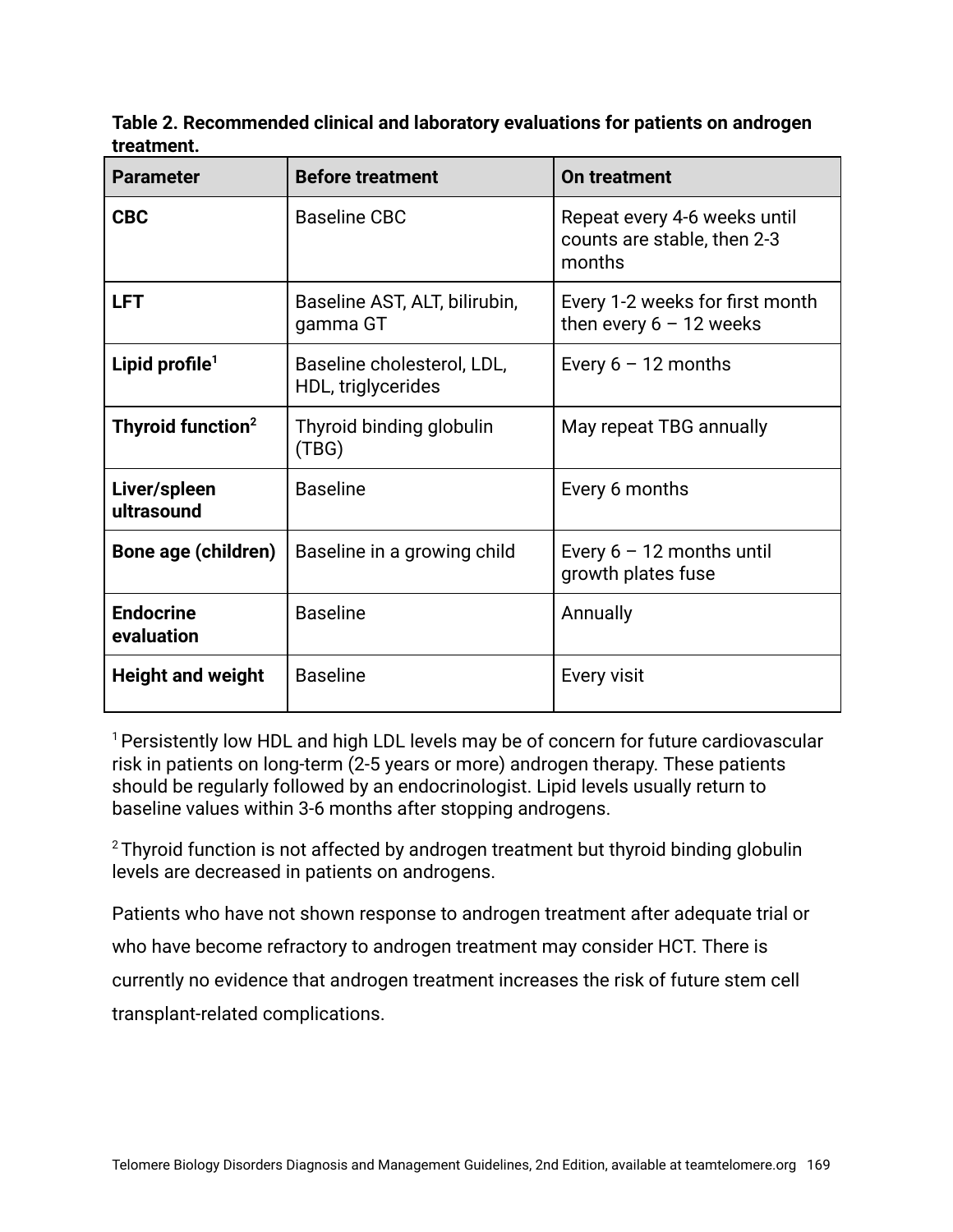#### Other Treatments

**Prednisone** (5 mg/day or every other day) in combination with androgens was used in the past to delay the early closure of epiphyses (growth plates). This use is no longer recommended because there are no data to support its beneficial effects and prednisone can cause avascular necrosis and early bone loss (osteopenia/osteoporosis).

**Cytokines:** Hematopoietic growth factors such as G-CSF or GM-CSF can achieve temporary improvement in counts and may be useful in patients with persistent neutropenia (neutrophil count <500/mm $^3$ ) in the presence of recurrent or serious infection. However, there is theoretical concern that growth factor use may stimulate the proliferation of a pre-existing clone and malignant transformation. Splenic peliosis and splenic rupture has been observed when G-CSF was used in combination with androgens [16]. Therefore G-CSF or GM-CSF is not recommended in combination with androgens in patients with TBD.

**Eltrombopag**: Very little data exists on the use of eltrombopag in TBD. In one French study looking at eltrombopag in SAA patients, two were later found to have TBD variants, and neither had responded to eltrombopag [17]. In a NIH clinical trial using eltrombopag in MAA, one TBD patient was included who was deemed a responder [18]. Given the lack of evidence to date, eltrombopag should be considered investigational for patients with TBD and administered in the setting of a clinical trial.

**Investigational protocols:** Investigational protocols may be considered for patients who are not candidates for HCT and who fail to respond to androgen treatment.

# **Management Guidelines for Bone Marrow Failure**

Clinical management of TBD is complex because several systems may be affected simultaneously to varying degrees, and phenotype may greatly differ between patients.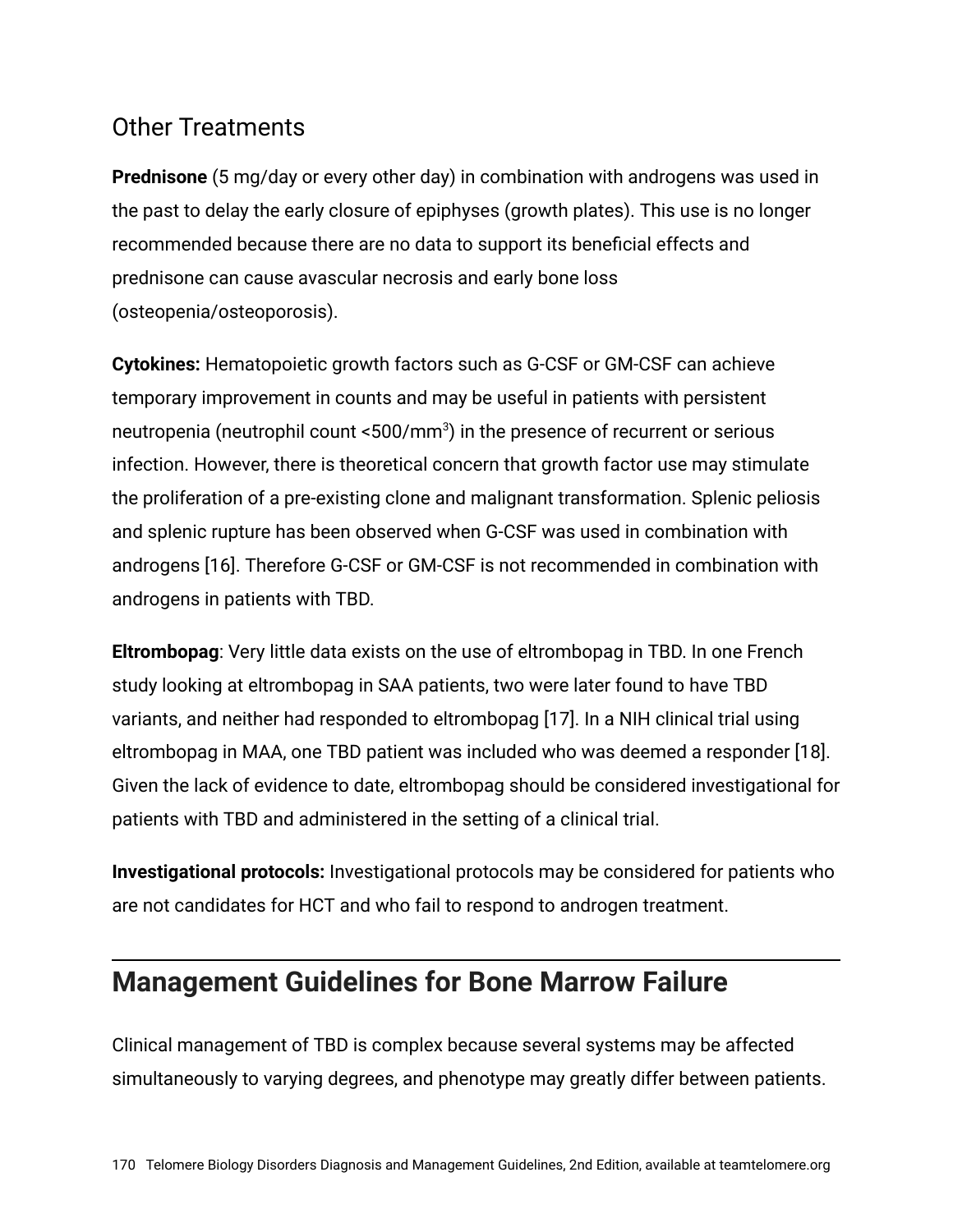A treatment approach that works for one patient may not be ideal for another. Therefore, the risks and benefits of available treatments should be discussed with a hematologist with expertise in the care of patients with TBD.

A broad general approach to treatment of BMF is outlined below:

#### **At the time of diagnosis of TBD**

- The patient should be evaluated and followed by a hematologist for medical monitoring and management. A detailed assessment of all systems should be undertaken (as per the TBD guidelines) to assess the degree of involvement of other systems. A consult with a hematologist with an expertise in TBD should be sought.
- For patients with any degree of cytopenia, treatment options for bone marrow failure should be discussed in case cytopenias progress to the extent of needing treatment. Early discussion with a HCT team with an expertise in transplanting TBD patients may be considered. HLA-typing and genetic mutation testing of family members for TBD should be considered to assess the availability of a potential HCT donor and exclude any potential affected family member as a donor.
- Families should be referred for appropriate medical counseling as some may wish to have more children and may be interested in pursuing prenatal screening. Preimplantation genetic diagnosis (PGD) and selection of unaffected embryo (who is also an HLA match) for the patient can also be considered.

#### **Normal blood counts or mild bone marrow failure or moderate bone marrow failure**

● Monitor CBC and bone marrow as described earlier (see monitoring of BMF) until further treatment is needed.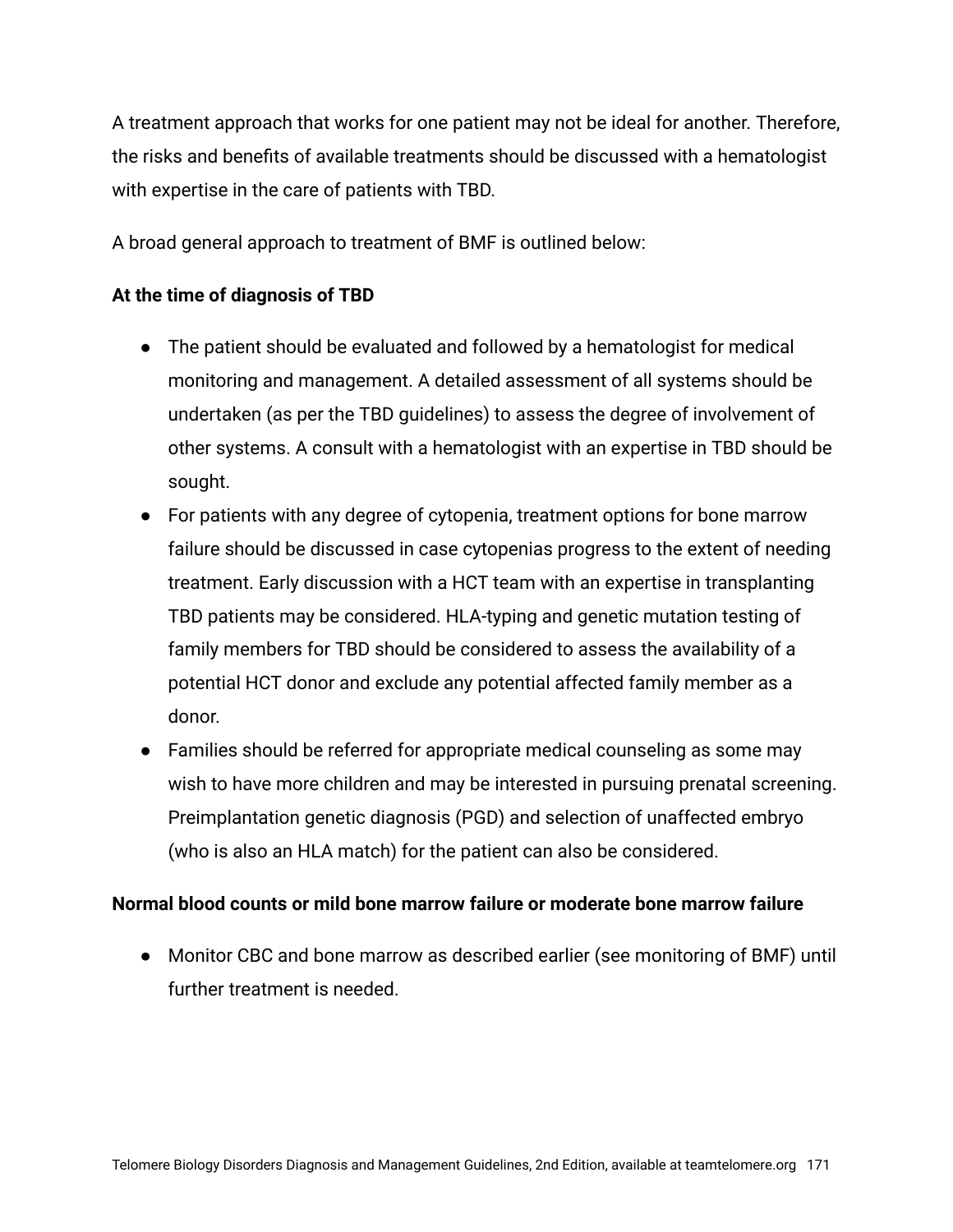- Continue discussions regarding treatment options. For patients with declining counts, consider referral to HCT team if not already done; however, HCT need not be undertaken until the development of severe marrow failure or MDS/AML.
- A donor should be identified, most preferably an HLA-identical sibling (proven to be telomere mutation negative), but a matched unrelated donor or alternate donor may also be considered as necessary.
- Consider androgen therapy for patients with clinically significant cytopenias.

#### **Severe bone marrow failure**

- Consider HCT for eligible patients
- Begin androgen treatment for patients who are not candidates for HCT due to lack of suitable donor, medical ineligibility, high risk transplant stratus, or unwillingness to undergo HCT.

#### **Severe bone marrow failure unresponsive to androgens and high risk for transplant**

● Consider cytokines, supportive care, or investigational protocols

# **MDS or AML**

The diagnosis of MDS in a patient with TBD should be confirmed by a hematopathologist with an expertise in these disorders.

No standard effective therapy other than HCT has been established for MDS or AML associated with TBD.

- Patients should be referred for HCT with or without prior induction chemotherapy
- Phase I/II trials may be considered for patients ineligible for HCT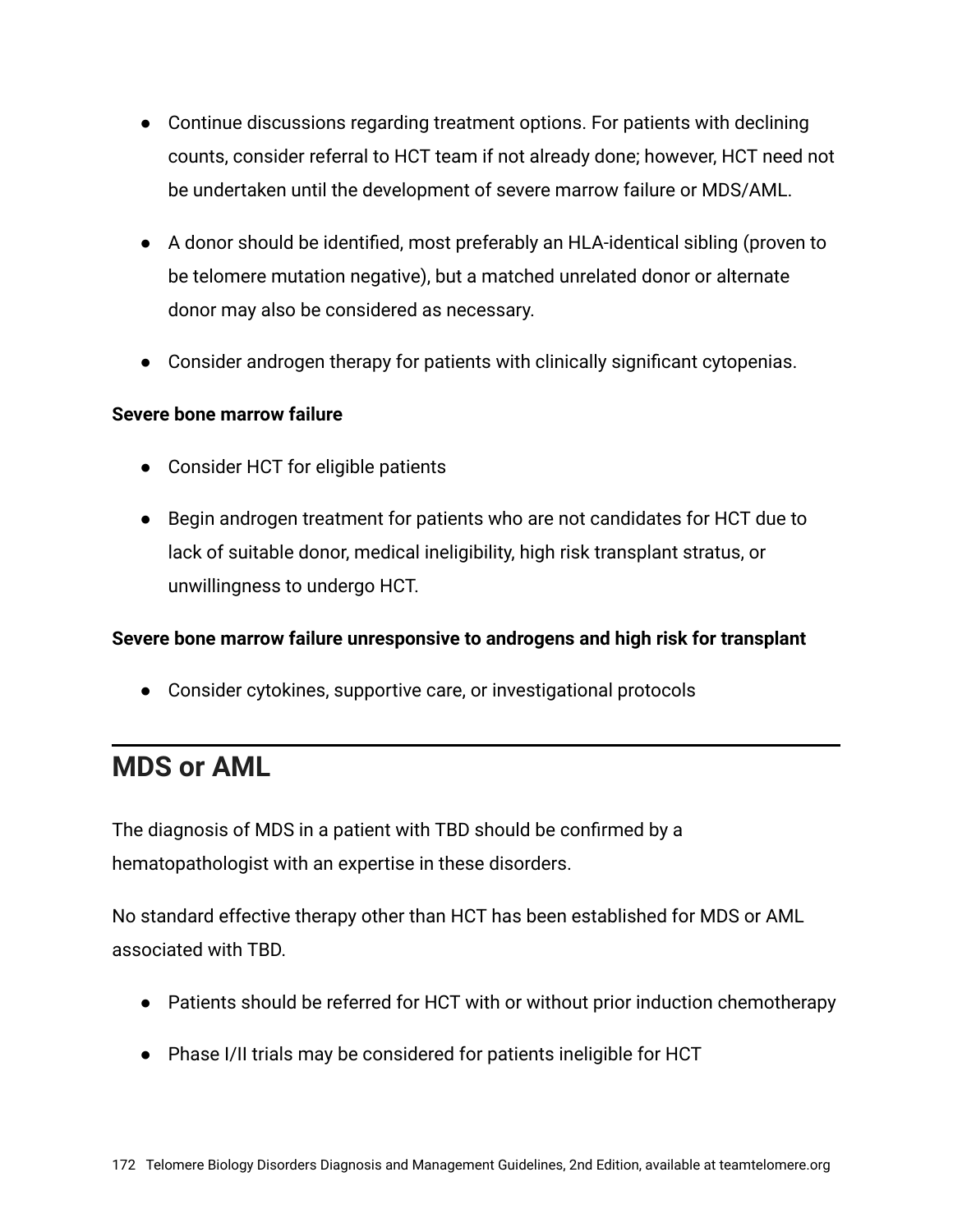See Chapter 13, Hematopoietic Stem Cell Transplantation for further information on this topic.

### **Supportive Care**

Some patients with TBD may need red blood cell and/or platelet transfusion support prior to initiation of definitive treatment, before therapy becomes effective, or if other treatments have failed. Timely referral to a transplant center for consideration of HCT should be made for patients who become transfusion dependent.

**Anemia:** Red blood cell transfusion may be unavoidable and have few immediate adverse consequences. However, chronic red blood cell transfusions may adversely affect transplant outcomes.

Patients receiving many red blood cell transfusions should be monitored for iron overload by at least serum ferritin. T2\* MRI of heart and liver or other appropriate studies should be performed if organ damage is suspected. Appropriate treatment with iron chelators such as deferoxamine (Desferal) or deferasirox (Exjade) should be initiated if iron overload is present.

**Thrombocytopenia:** Platelet transfusions may be indicated in patients with severe thrombocytopenia, or in those undergoing invasive procedures or with mucosal bleeding. Amicar or tranexamic acid may be used as an adjunct to platelet transfusions in patients with mucosal bleeding.

Non-steroidal anti-inflammatory drugs, aspirin and other drugs that inhibit platelet function should be avoided in patients with platelet counts  $<50x10^9/L$ .

Activities carrying high risk of trauma (e.g. contact sports) should be avoided in patients with platelet counts  $<50x10^9/L$ .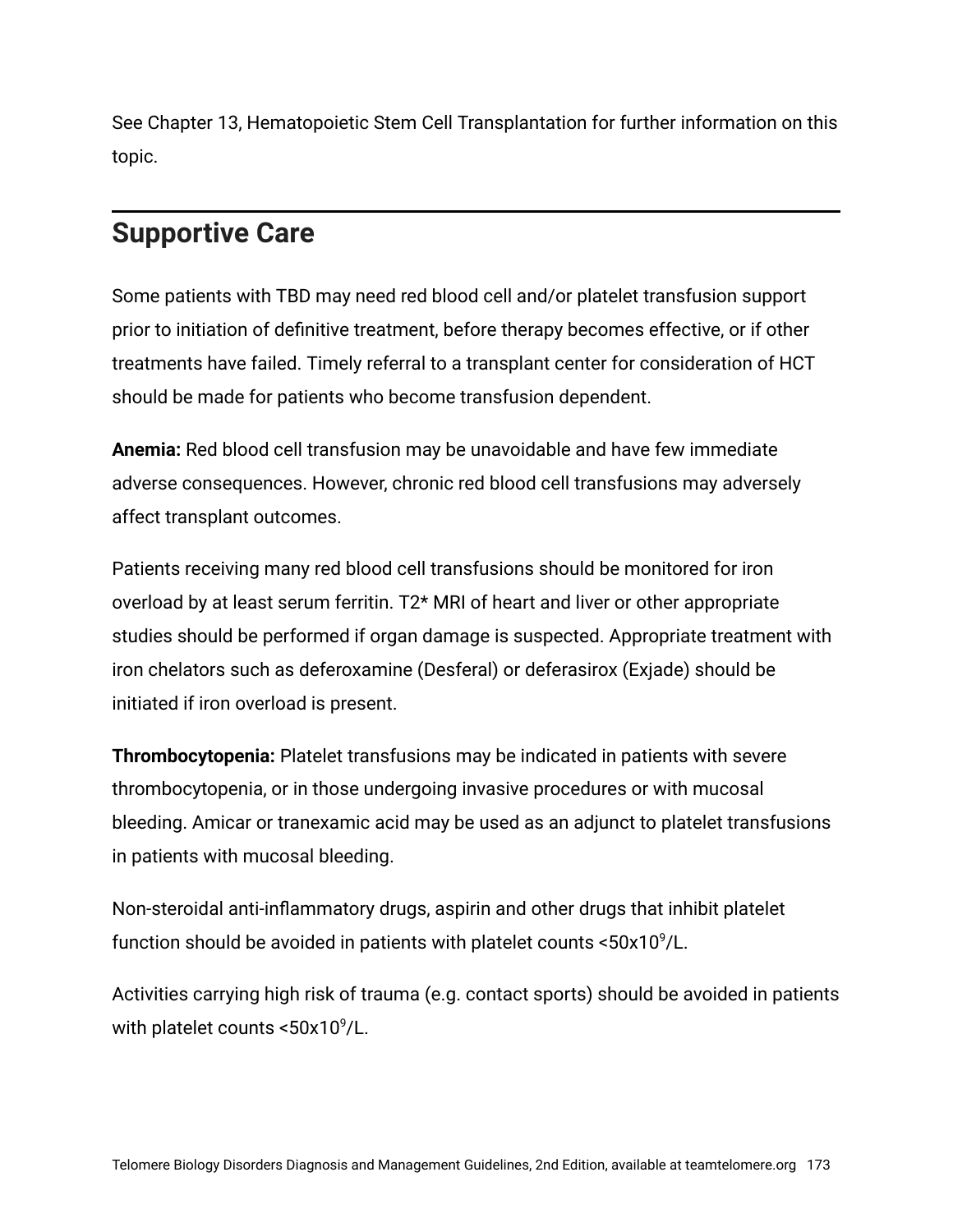**Neutropenia:** G-CSF may be considered in patients with severe neutropenia and concurrent infection. G-CSF should not be used in patients on androgens as the risk of splenic peliosis with rupture may be higher with this combination.

## **Ongoing Clinical Research**

Further studies looking at the use of androgens in patients in TBD are ongoing. Research objectives include: use of lower doses of danazol, assessing the use of danazol for other organ dysfunction in telomere disease such as liver and lung fibrosis, and evaluating the effect of danazol and other androgens on telomere length over time.

Studies looking at ways to reduce post-HCT toxicity using reduced intensity conditioning are also currently underway and may result in more favorable long-term outcomes. Additionally, gene therapy for patients with TBD is currently under investigation.

# **References**

- 1. Dokal I. Dyskeratosis congenita in all its forms. *Br J Haematol*. 2000;110:768-79.
- 2. Dokal I. Dyskeratosis Congenita. *Hematology.* 2011;2011:480-6.
- 3. Savage SA, Alter BP. Dyskeratosis congenita. *Hematol Oncol Clin North Am.* 2009;23:215-31.
- 4. Alter BP, Giri N, Savage SA, Rosenberg PS. Cancer in dyskeratosis congenita. *Blood.* 2009;113:6549-57.
- 5. Alter BP, Giri N, Savage SA, Rosenberg PS. Cancer in the National Cancer Institute inherited bone marrow failure syndrome cohort after fifteen years of follow-up. *Haematologica*. 2018;103:30-9.
- 6. Calado RT, Young NS. Telomere diseases. *N Engl J Med*. 2009;361:2353-65.
- 7. Niewisch MR, Savage SA. An update on the biology and management of dyskeratosis congenita and related telomere biology disorders. *Expert Rev Hematol*. 2019;12:1037-52.